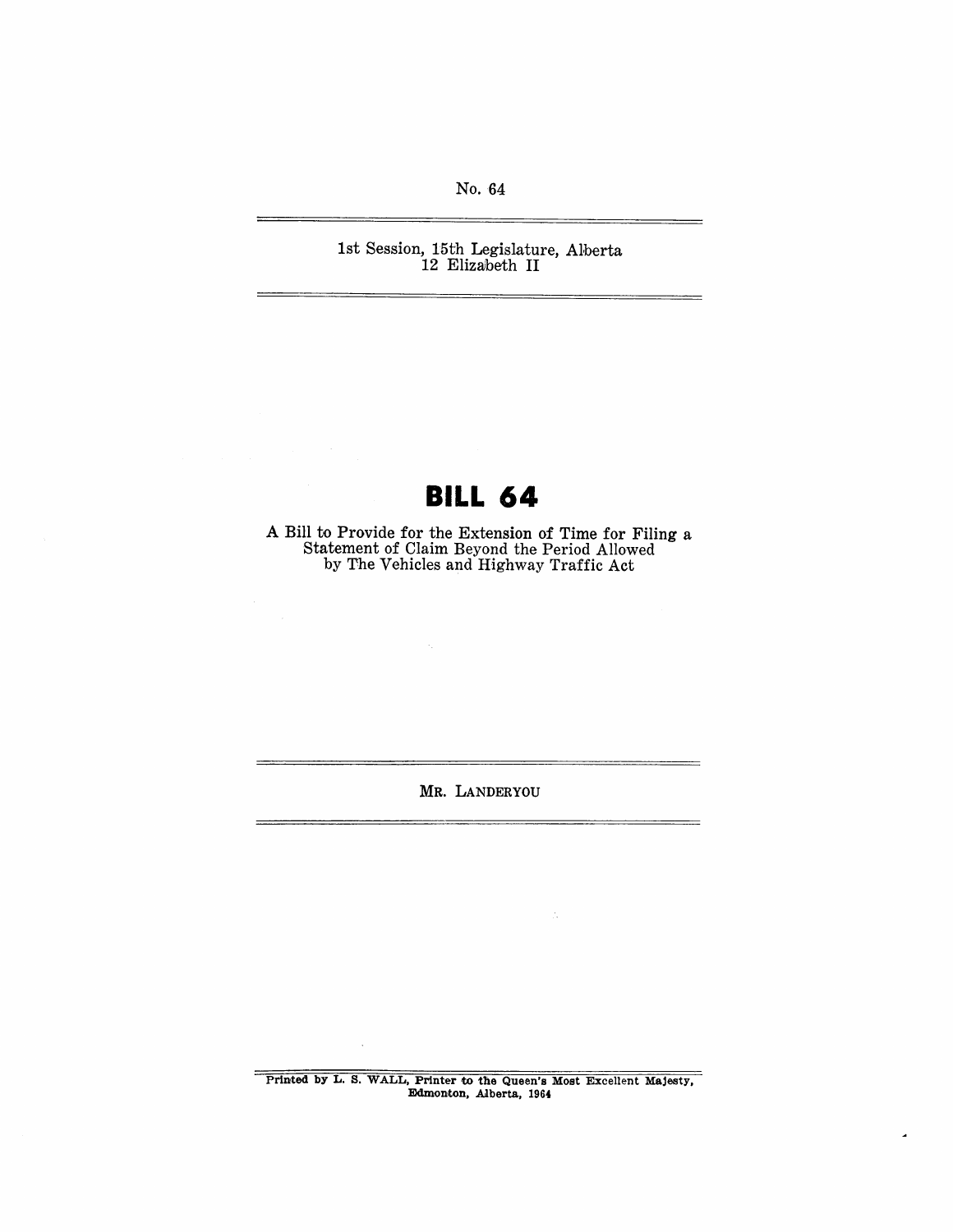## **II LL**

#### No. 64 of 1964

#### An Act to Provide for the Extension of Time for Filing a Statement of Claim Beyond the Period Allowed by The Vehicles and Highway Traffic Act

#### *(Assented to* , 1964)

Preamble

M/HEREAS Andrew Arychuk, of the City of Calgary, was gravely injured in a motor vehicle collision on or about the 8th day of May, 1962.

AND WHEREAS Verna Arychuk, wife of the said Andrew Arychuk, was appointed Committee of the Estate of Andrew Arychuk, he being a mental incompetent by virtue of the said accident, pursuant to the Order of Mr. Justice Farthing, the 5th day of December, 1962.

AND WHEREAS *The Vehicles and Highway Traffic Act*  requires that an action for recovery of damages occasioned by a motor vehicle must be commenced within twelve months from the time the damages were sustained.

AND WHEREAS Verna Arychuk commenced an action against Kenneth Hart, Soo Security Motorways Ltd., and Evelyn Christine Leask, Executrix of the Estate of Murray Blake Leask, Deceased, as Committee of the Estate.

AND WHEREAS a Committee of the Estate of a mental incompetent has no express right to sue for damages in tort.

AND WHEREAS the time within which a proper person may bring action on behalf of Andrew Arychuk has expired pursuant to the provisions of the said *Vehicles and Highway Traffic Act.* 

AND WHEREAS a petition has been presented by Verna Arychuk, wife and next best friend of the said Andrew Arychuk, praying for a Bill enabling her to commence an action as next best friend of the said Andrew Arychuk, to recover damages, notwithstanding the expiration of one year since the damages were occasioned, and it is expedient to grant the prayer of the said petition.

NOW THEREFORE Her Majesty, by and with the advice and consent of the Legislative Assembly of the Province of Alberta, enacts as follows:

Authority to apply for extension of time for action

**1.** Notwithstanding any provision of *The Vehicles and Highway Traffic Act,* chapter 356, of the Revised Statutes, and notwithstanding the fact that more than one year has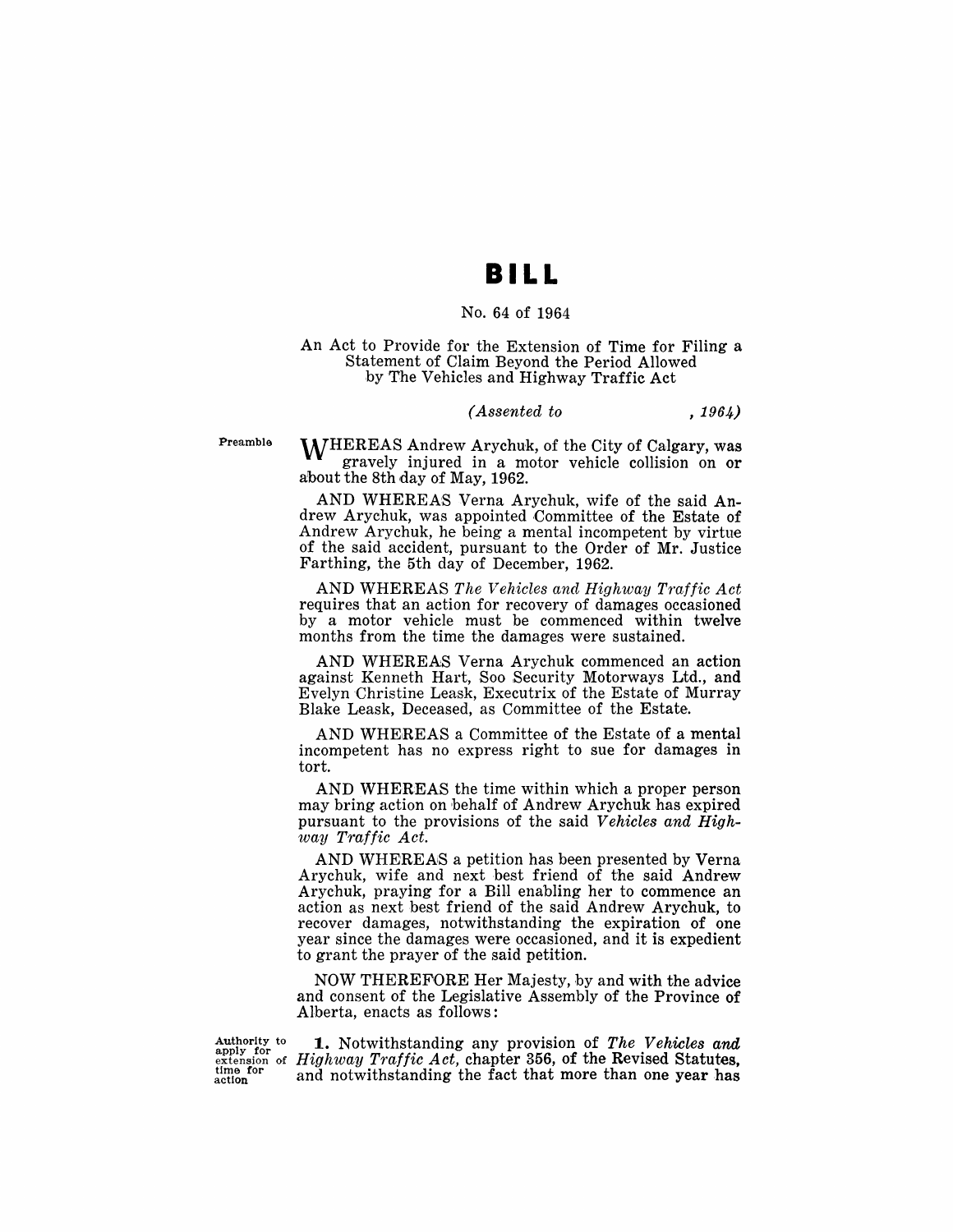elapsed since the occurrence of the hereinbefore mentioned collision and injuries, the said Andrew Arychuk by his next best friend may apply by way of Originating Notice of Motion to a Judge of the Supreme Court of Alberta, in Chambers, and on hearing of the said Motion, the Court, having regard to the real question in controversy, the very right and justice of the matter and all the circumstances of the case, may in its discretion enlarge the time allowed by section 131 of *The Vehicles and Highway Traffic Act*  for the bringing of an action by the said Andrew Arychuk, by his next best friend against the said Kenneth Hart, Soo Security Motorways Ltd., and Evelyn Christine Leask, Executrix of the Estate of Murray Blake Leask.

Limit of time for bringing sixty days from the coming into force of this Act. **2.** No such application shall be made after expiration of

Coming into<br>forc**e.** 

3. This Act comes into force on the day upon which it is assented to.